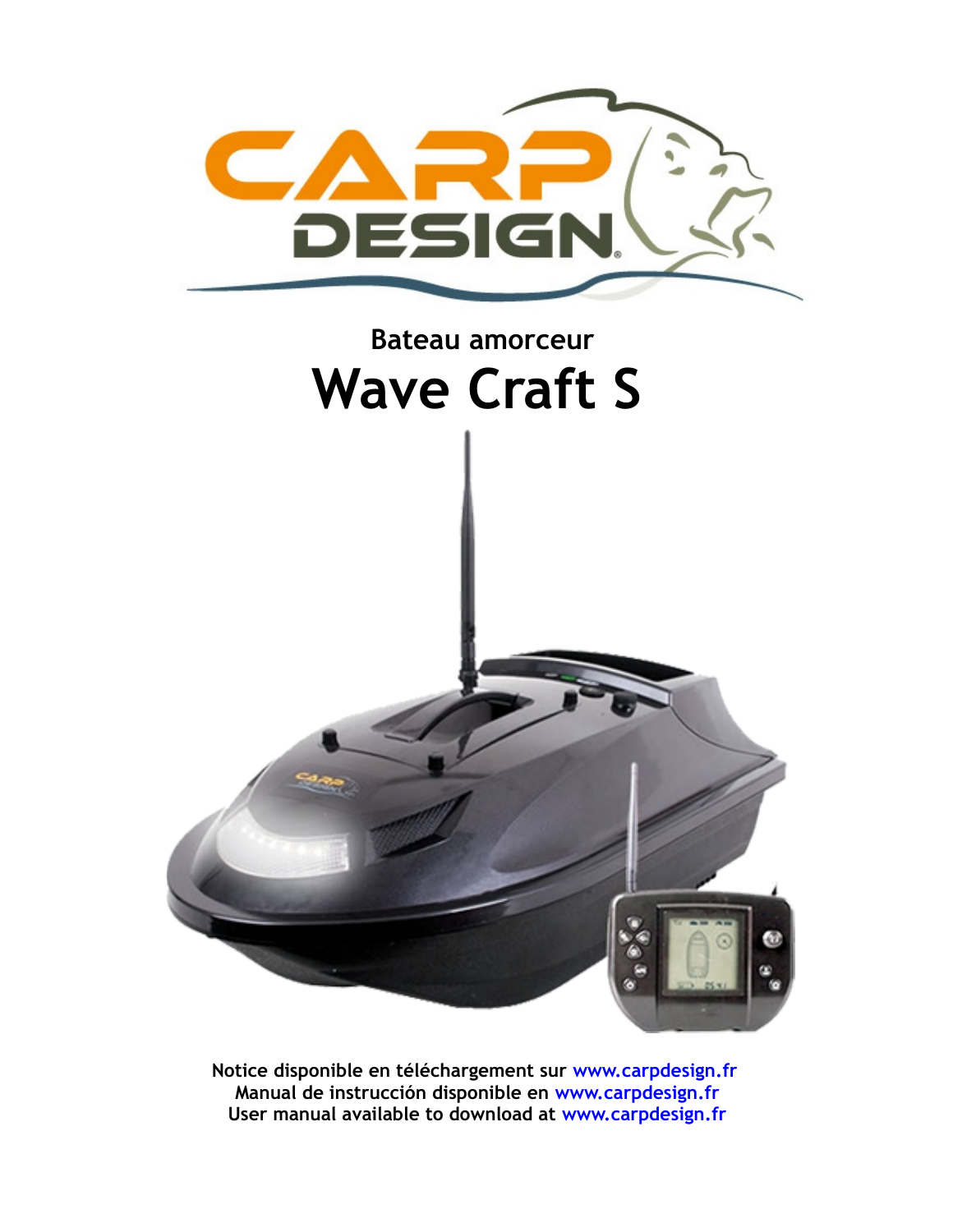# **User Manual of the Intelligent Remote Control Baitboat**

Please read this user manual thoroughly and follow the instructions of the user manual. It's hoped that this product will bring you

extraordinary harvest and fun.

### 1.**Bait boat's Main Functions**:

- 1) Full digital duplex two-way wireless remote control.
- 2) The remote control handset with LCD can display the working status of boat.
- 3) Both the boat and remote control handset are equipped with electronic compass,which could make boat sail automatically.

### **2.Name and Operation of the Buttons on the Remote Control Handset:**



| NO.            | <b>Name of Buttons</b>      | <b>Operation of the Buttons</b>                                                                        |
|----------------|-----------------------------|--------------------------------------------------------------------------------------------------------|
| 1              | Rocker (Joystick)           | Move the joystick to control the boat sailing manually (You can also move joystick in "AUTO" mode to   |
|                |                             | adjust the boat sailing direction)                                                                     |
| 2/3            | Bait hopper/Hook button     | Press any of the two buttons to open the bait hopper                                                   |
| 4              | Power switch button/        | 1. Press and hold the button for 3 seconds to switch on/off the remote control handset                 |
|                | Menu item confirmation      | 2. Press the button to confirm menu items                                                              |
| 5              | Automatic sailing<br>button | Press the button to make boat sail automatically                                                       |
|                | (AUTO)                      |                                                                                                        |
| 6              | LCD backlight button/       | Press the button to switch on/off the RC LCD backlight; this button can also be used to choose channel |
|                | Items adjusting button      | of pairing and adjust motor rotate speed                                                               |
| $\overline{7}$ | Menu button                 | Press the button to choose the menu items that you need                                                |
| 8              | Voice on-off button/        | Press the button to turn on/off the voice or audible alarm ; this button can also be used to choose    |
|                | Items adjusting button      | channel of pairing and adjust motor rotate speed                                                       |
| 9              | Boat lamp button            | Switch on/off the boat front/back lamp                                                                 |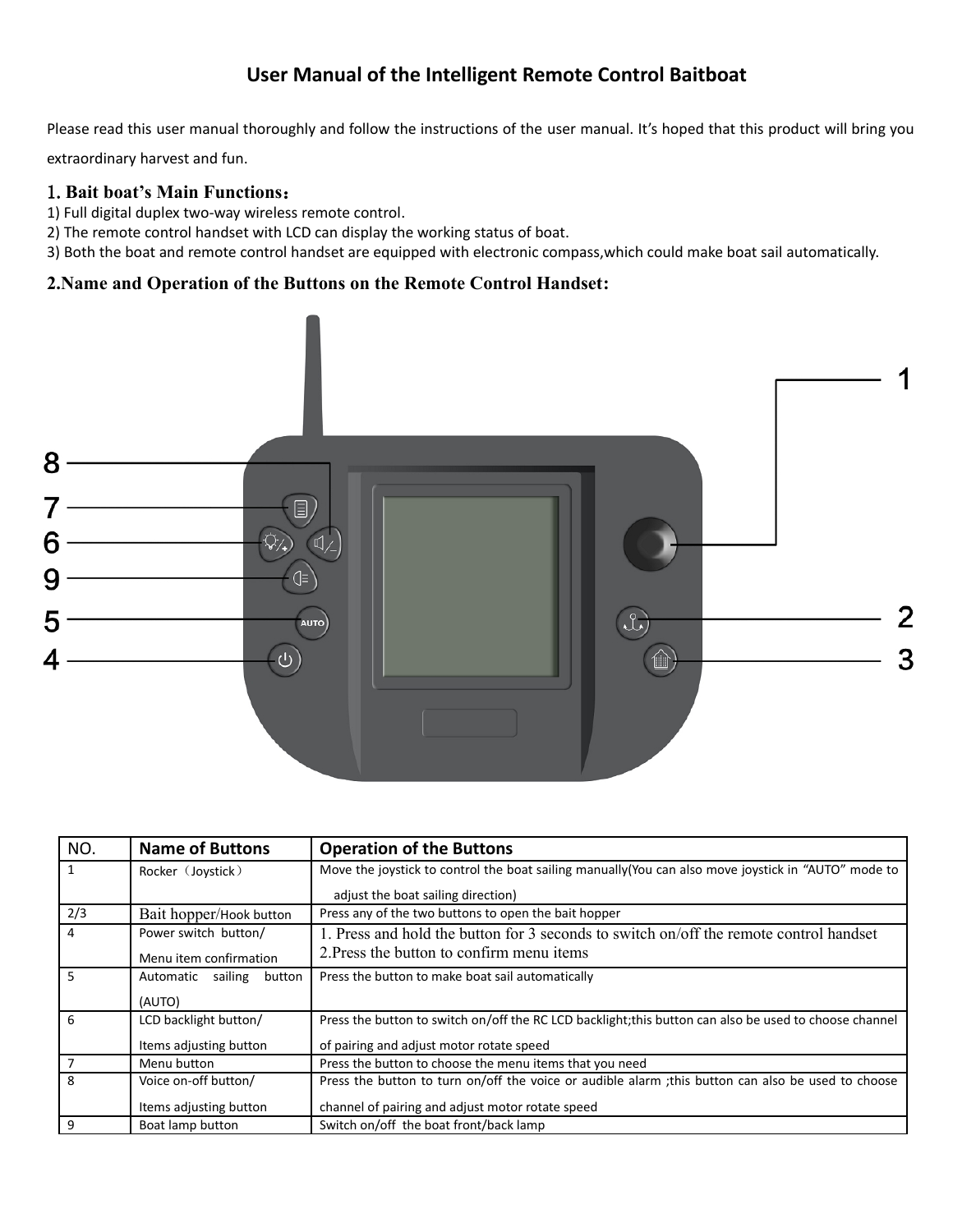# **3.Display of the LCD on the Remote Control Handset:**

# **1) Operation interface:**



| No. | Name of Icons                   | <b>Functions</b>                                                                                   |  |  |
|-----|---------------------------------|----------------------------------------------------------------------------------------------------|--|--|
|     | Signal                          | Display the strength of signal between the boat and the remote control handset                     |  |  |
|     |                                 | Indicate the power status of the boat batteries. When the power is running low, there will be an   |  |  |
| 2   | Boat battery level              | audible alarm                                                                                      |  |  |
|     | Battery level of remote control | Indicate the power status of the remote control handset. When the power is running low, there will |  |  |
|     | handset                         | be an audible alarm                                                                                |  |  |
|     |                                 | Show the front/back lamps through the icons. When the lamps are on, the icon will turn white from  |  |  |
|     |                                 | black, and when the hopper is opened or the hook is released, the lamps will flash with audible    |  |  |
| 4   | Front/back lamps of the boat    | alarms                                                                                             |  |  |
| 5   | Bait hopper open indication     | When the icon of the bait hopper turns white from black, it indicates that the hopper opens        |  |  |
| 6   | Boat battery type               | Lithium battery(Li)                                                                                |  |  |
|     | RC handset working time/Menu    | Show the RC handset working time since switch on/When enter                                        |  |  |
|     | indication                      | into the hidden menu it shows English symbols or numbers                                           |  |  |
| 8   | Sailing direction indication    | Indicates the sailing direction of the boat, and the arrow indicates the bow of the boat           |  |  |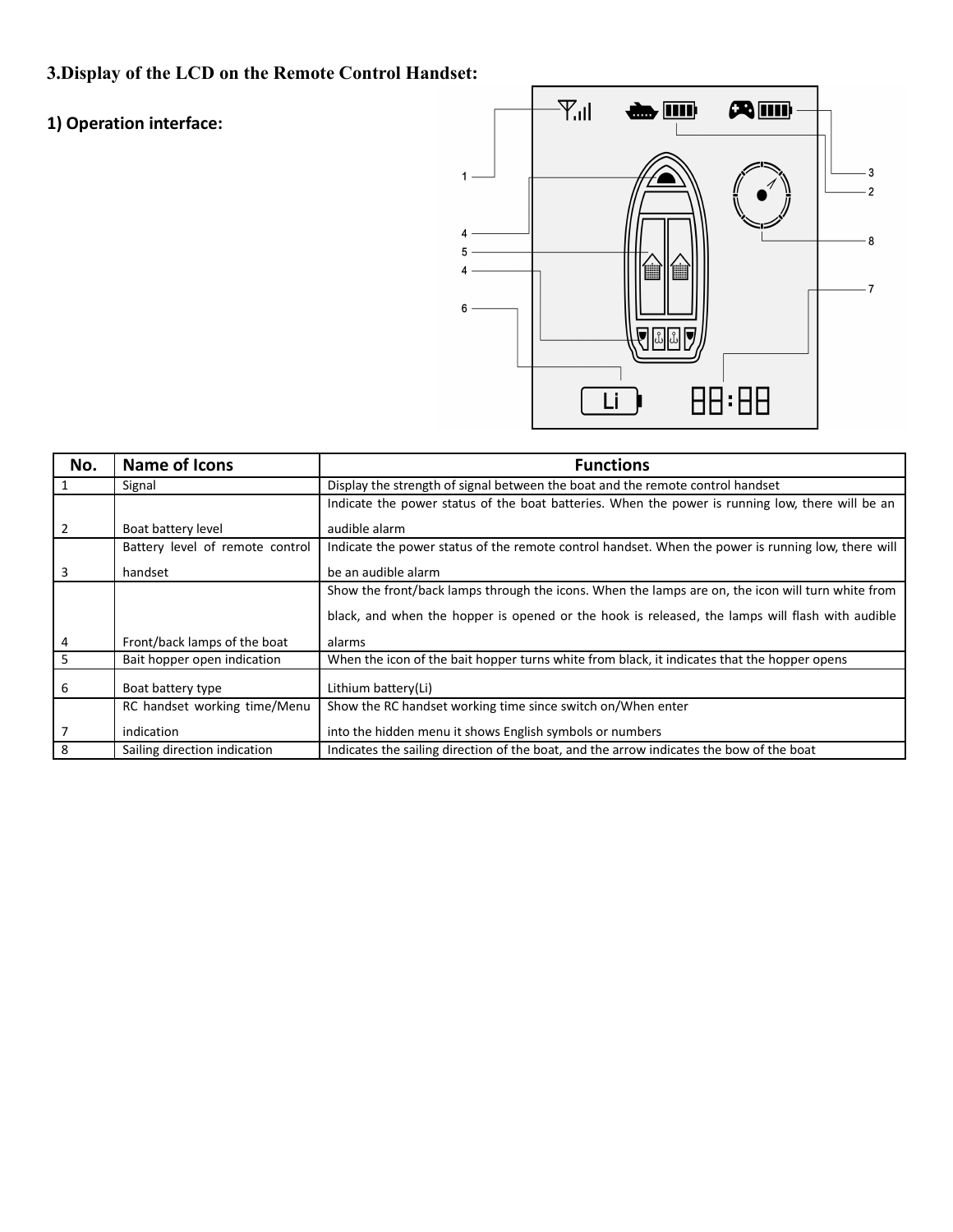# **2)Press menu button to enter into the menu ,you need to operate the following menu items:**

| Menu Optio                  | <b>Menu Display Icon</b> | <b>Menu Operations</b>                                                                                                                                                                                                                                                                                                                                          |  |
|-----------------------------|--------------------------|-----------------------------------------------------------------------------------------------------------------------------------------------------------------------------------------------------------------------------------------------------------------------------------------------------------------------------------------------------------------|--|
| ns                          |                          |                                                                                                                                                                                                                                                                                                                                                                 |  |
| RC compass<br>calibration   |                          | Press menu button, when the LCD shows the RC compass calibration picture, press<br>power switch button to confirm the calibration. Then move the RC handset in a shape of<br>"8" to conduct calibration. Please press the menu button to enter into the next menu<br>operation interface if finished calibration                                                |  |
|                             |                          |                                                                                                                                                                                                                                                                                                                                                                 |  |
| Boat compass<br>calibration |                          | When the LCD shows the boat compass calibration picture, please drive the boat to<br>open waters, and press power switch button to confirm the calibration, then boat will<br>conduct automatic calibration itself in the water.Please press the menu button to<br>enter into the next menu operation if finished calibration                                   |  |
| Communication<br>pairing    | $T_{\rm all}$            | When the LCD shows signal icon and number of the channel, press "+"or "-"button to<br>choose one channel, then press power switch button to enter into pairing mode, then<br>switch on the boat until the boat lamps flashing. When pairing is successful, the RC<br>handset screen will show"Good", then press the menu button to go back to main<br>interface |  |
|                             | 88                       |                                                                                                                                                                                                                                                                                                                                                                 |  |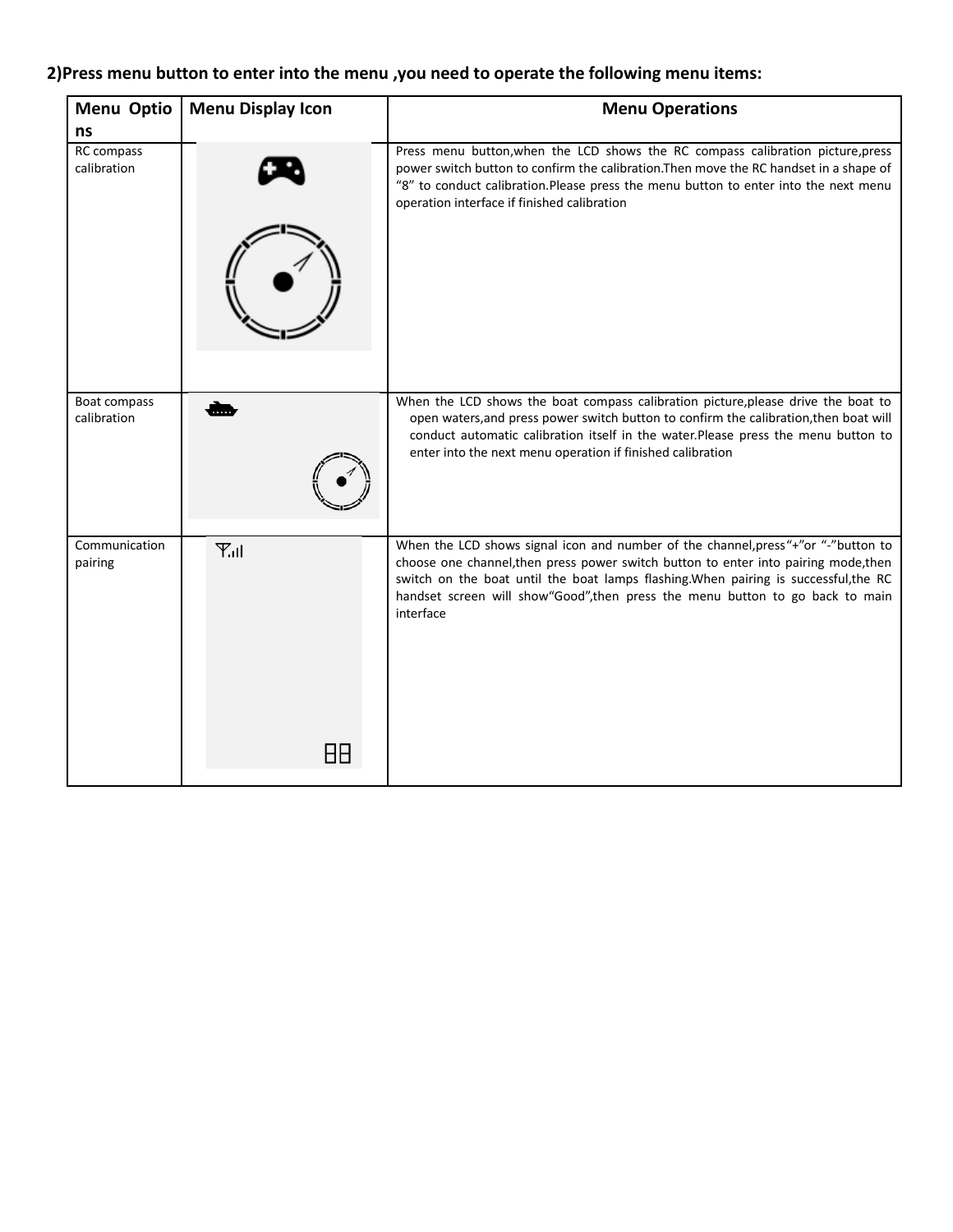**3)Hidden menu:Press and hold on the menu button for 3 seconds to enter into the hidden menu(Remark:The hidden menu only used for joystick calibration and adjusting motor speed,we have already set well these two settings before products leave factory.So please don't go into the hidden menu if you don't need to calibrate the joystick and adjust the motor speed)**

| <b>Menu Options</b>        | <b>Menu Display Icon</b> | <b>Menu Operations</b>                                                                |  |
|----------------------------|--------------------------|---------------------------------------------------------------------------------------|--|
| Calibrate the<br><b>CE</b> |                          | The joystick calibration interface on the LCD shows "CE",                             |  |
| Joystick<br><b>CE 05</b>   |                          | press power switch button to confirm, then the LCD shows                              |  |
| central point              |                          | "CE 05", it means countdown 5 seconds, this moment                                    |  |
|                            |                          | please don't move the joystick, when the countdown                                    |  |
|                            |                          | is finished, please press the power switch button to confirm                          |  |
| Calibrate the              | <b>CP</b>                | After the central point calibration, it will go into maximal                          |  |
| joystick                   | CP 20                    | value calibration , and the LCD shows "CP", press power                               |  |
| maximal value              |                          | switch button to confirm, then the LCD shows "CP 20",                                 |  |
|                            |                          | it means countdown 20 seconds, this moment please move                                |  |
|                            |                          | the joystick in a whole circle to calibrate the joystick, after                       |  |
|                            |                          | you finish the calibration please press the menu button to                            |  |
|                            |                          | enter into the motor speed adjusting interface                                        |  |
| 99 99<br>Adjust the        |                          | Motor speed adjusting interface on the LCD shows "99 99", press"+"or "-"button to     |  |
| rotate speed               |                          | adjust the motor rotate speed, the flashing numbers on which side means adjusting the |  |
| of motors                  |                          | motor on which side, press power switch menu to confirm the adjusting, after each     |  |
|                            |                          | motor finished adjusting please press the menu button go back to main interface       |  |

### **4.Charger**

The charger has LED charging indicators. A red light indicates battery is being charged, and after the charging is completed, the red light will turn green to indicate battery is fully charged.

A) Charge the boat battery :Please insert the charger's plug into the boat power socket to charge the boat battery.

B) Charge the RC handset battery:Please insert the charging plug of the charger into the charging USB socket of the remote control handset to charge the RC handset battery.

C)Cautions for Battery use:

\* Before use, the boat batteries and remote-control handset batteries need to be charged to full capacity, and the initial charge time should be no less than 8 hours.

\* Please charge the boat battery in time after the battery power is run out,because empty battery power will easily damage the battery.

\* For long-term storage, the batteries should be charged once every 2-3 months.

\* If the bait boat will not be used for a long period of time, please disconnect & take out the batteries from the boat.

\* Please do not put the battery in direct sunlight or near an open source of fire

\* Please keep all batteries and charging equipment out of reach of children

\*Please open the boat battery cover when you charge the boat battery to expel the gas in the battery during charging.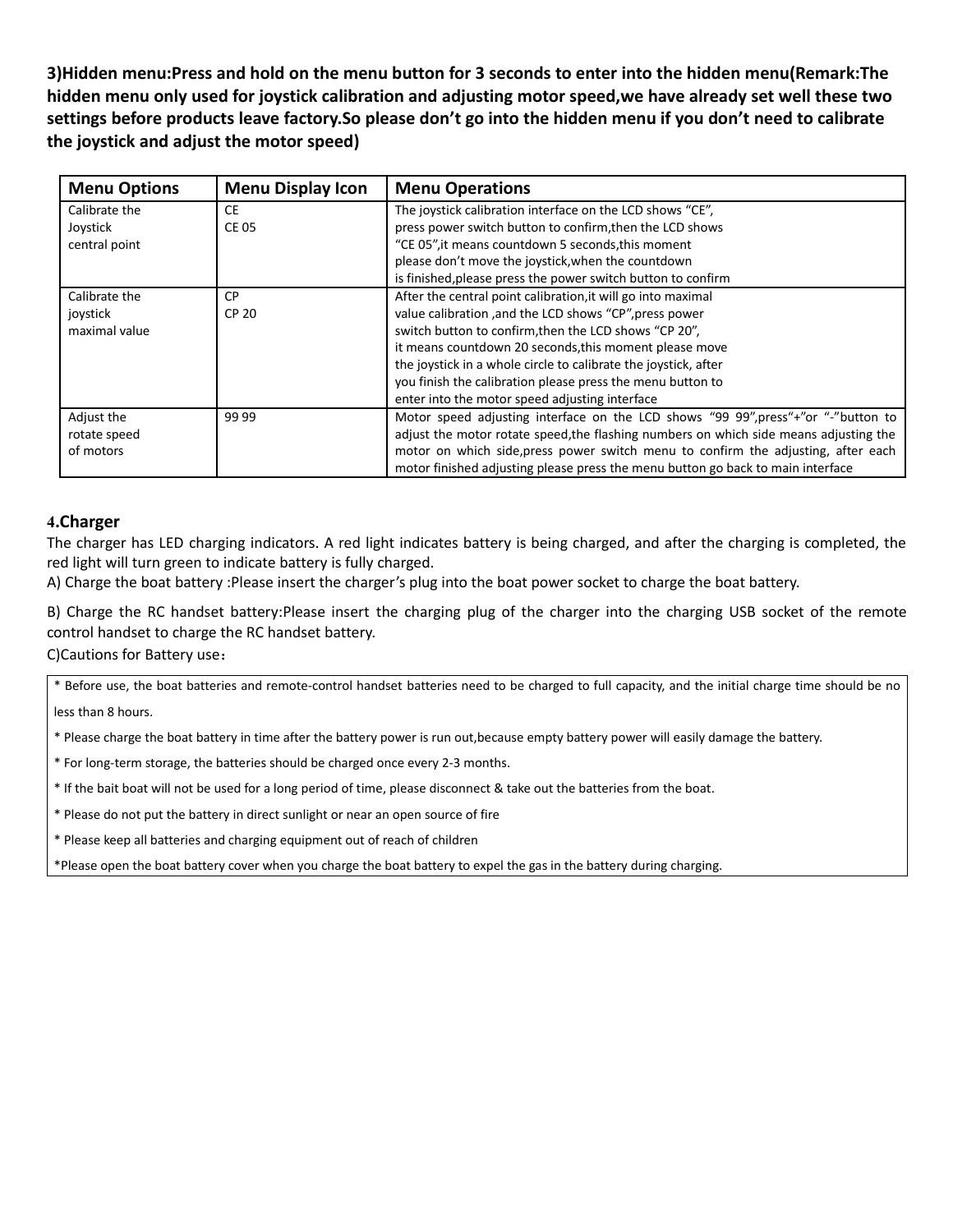### **5. Safety Precautions and Notices**

\* The antenna is a conductor for electromagnetic waves and lightning, and it will very easily attract the fresh flashing and thunder, so please do not use the bait boat during stormy conditions.

\* It's dangerous to use the remote-control handset where explosives are used. Please avoid using the boat in these locations.

\* As the electronic compass is easily affected by external environment, please avoid using it under high-voltage cables as well as in any areas surround by a strong magnetic field or in areas of mining.

\* The angle between the antenna of the remote control handset and the ground should be greater than 45 degrees. Please ensure the antenna of the remote control handset is kept at a high position, to ensure the maximal signal between the boat and the remote control handset.

\* Do not try to dismantle the boat or the remote-control handset by yourself for any reason. For any repairs required, please contact your supplier to arrange for an authorized repair. The Company will not be responsible for the loss caused by unauthorized dismantles.

\* Please ensure the solenoid switch of the bait hopper is clean, and please clear the sands, mud or any other dirt

attached to the solenoid switch and the metal plate so as to keep the switch functional.

### **6.Main performance index**:

| Performance                     | A                        |  |
|---------------------------------|--------------------------|--|
| Hull Size                       | 53*30*20CM               |  |
| Hull Type                       | Single hull              |  |
| <b>Bait Hopper Quantity</b>     | 1                        |  |
| Hopper Load Capacity            | 1KG                      |  |
| <b>IRC Distance</b>             | 400M                     |  |
| Turning Radius                  | Turing on the spot       |  |
| Frequency                       | 433MHZ/868MHZ/2.4GHZ     |  |
| Sailing Speed                   | 70M/Minute               |  |
| <b>RC Releasing bait / hook</b> | ⊚                        |  |
| Manual / Automatic Sailing      | $^{\circ}$               |  |
| Boat Front and Back Lamps       | $^{\circ}$               |  |
| Boat Power Switch on            | Lights flashing          |  |
| <b>Boat Battery</b>             | <b>Boat Sailing Time</b> |  |
| Lithium Battery(11.1V/5AH)      | $1-1.5$ Hours            |  |